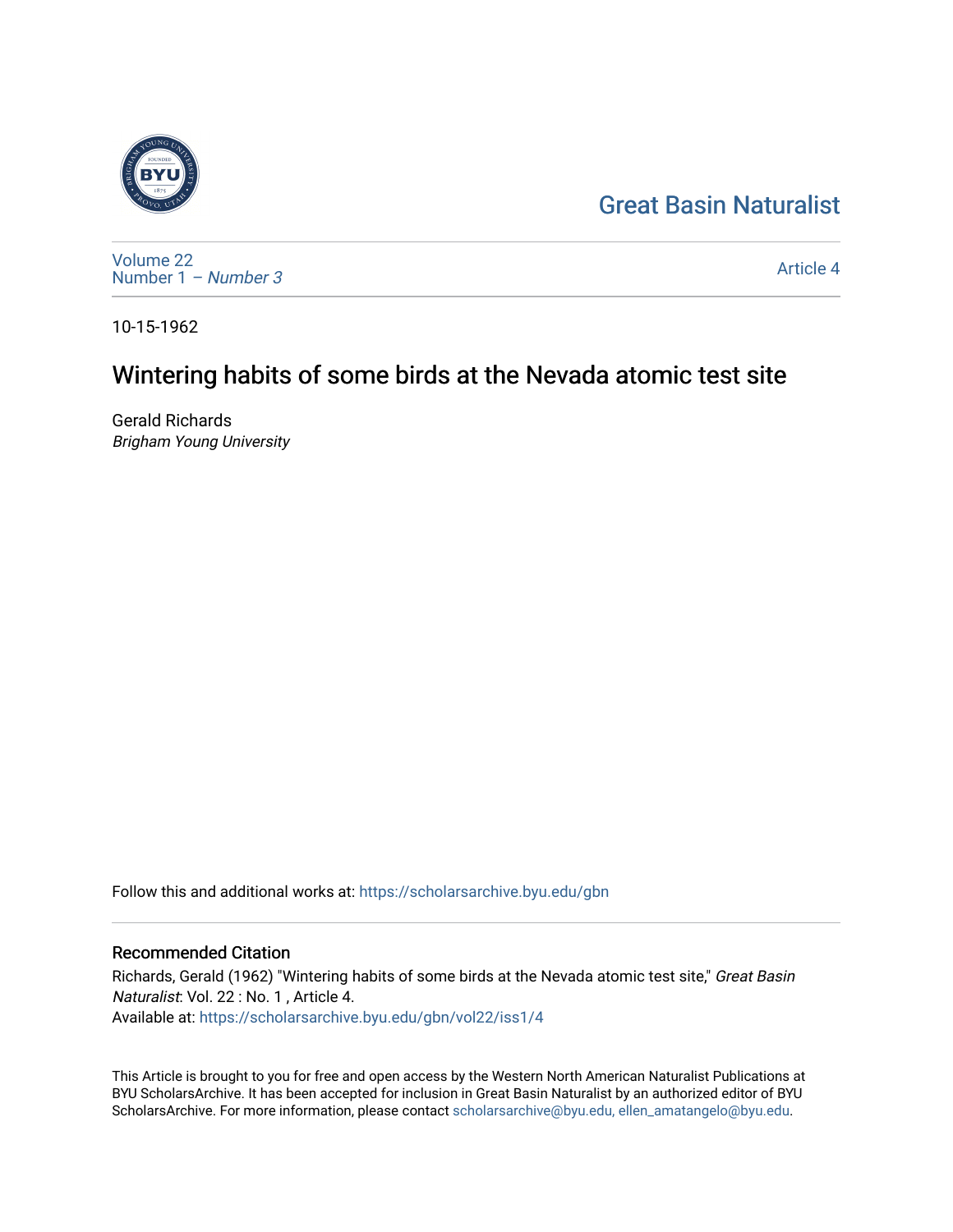### WINTERING HABITS OF SOME BIRDS AT THE NEVADA ATOMIC TEST SITE

#### Gerald Richards'

In the fall of 1959, Brighani Young University began studies to determine the ecology of native animals in undisturbed and atomically disturbed areas at the Atomic Energy Commission test site in Nye County, Nevada. During the winter of  $1960-1961$ , daily visits were made to feeding grounds and other areas of concentration of wintering species of birds. As a result of the nuclear weapons testing during the last eight years, native vegetation has essentially been destroyed in the vicinity of ground zeros, resulting in areas dominated primarily by Salsola kali L. These areas were used as feeding grounds by large flocks of horned larks and house finches. Flocks of these two species in these areas have been numbered as high as 5.000 birds. Flocks occurring in neighboring undisturbed areas were much smaller. Presumably, Salsola produced large amounts of seed that attracted large numbers of birds into these areas.

### Eremophila alpestris (Linnaeus) ... Horned Lark

The horned lark was the most common species wintering at the test site. Flocks in nuclear disturbed areas were estimated frequently at 2,500 birds. Smaller flocks of about 300 birds were observed throughout the test site. Horned larks were the only birds frequently observed inhabiting the playas which were void of vegetation.

Horned larks were seen in large flocks during the day, but there was no indication that they remained so while roosting at night. In the early morning in the Atriplex confertifolia (Torr & Frem.) and Kochia americana Wats, plant community, docile larks that were reluctant to fly were observed singly. Their inactivity probably was due to the cold, as they evidently preferred warmer temperatures before becoming active. It was not until about 10:00 a.m. that sizeable flocks were observed.

#### Carpodacus mexicanus (Muller) ... House Finch

House finches wintered at the test site in large concentrations where they were restricted almost entirely to the nuclear disturbed areas. Flocks often were estimated in excess of 2,500 birds. Else where house finches were observed in sizeable flocks only at Yucca Reservoir where flocks of about 300 birds were seen flying between the reservoir and the feeding grounds throughout the day.

<sup>1.</sup> Undergraduate Student. Department of Zoology and Entomology. Brigliam Young University. Prove, Utah.